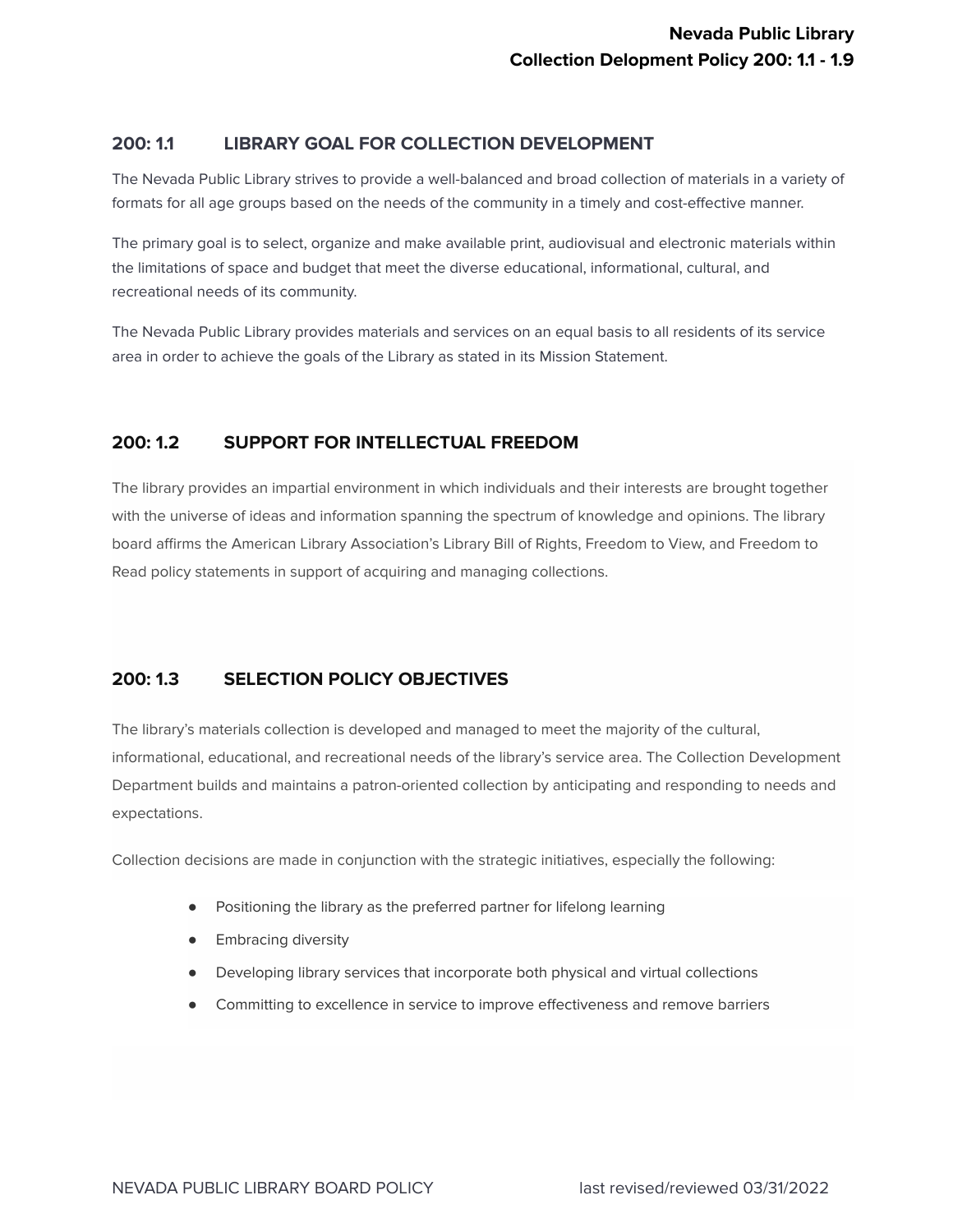# **200: 1.4 RESPONSIBILITY FOR SELECTION**

Staff contributes to the development of patron-oriented collections by:

- Engaging in open, continuous two-way communication with library patrons and recognizing that individuals have different ways of expressing their needs based on age, language, economic status, culture, or other characteristics
- Interacting with patrons with understanding, respect, and responsiveness
- Handling all requests equitably
- Working in partnership with one another to understand and respond to community needs
- Understanding and responding to rapidly changing demographics, as well as societal and technological changes
- Recognizing that materials of varying complexities and formats are necessary to satisfy diverse needs of library users
- Balancing individual needs and broader community needs in determining the best allocation of collection budget for acquiring or providing access to materials and information
- Seeking continuous improvement through ongoing measurement
- Reviewing the collection on a regular basis to identify areas of community interest that may need to be strengthened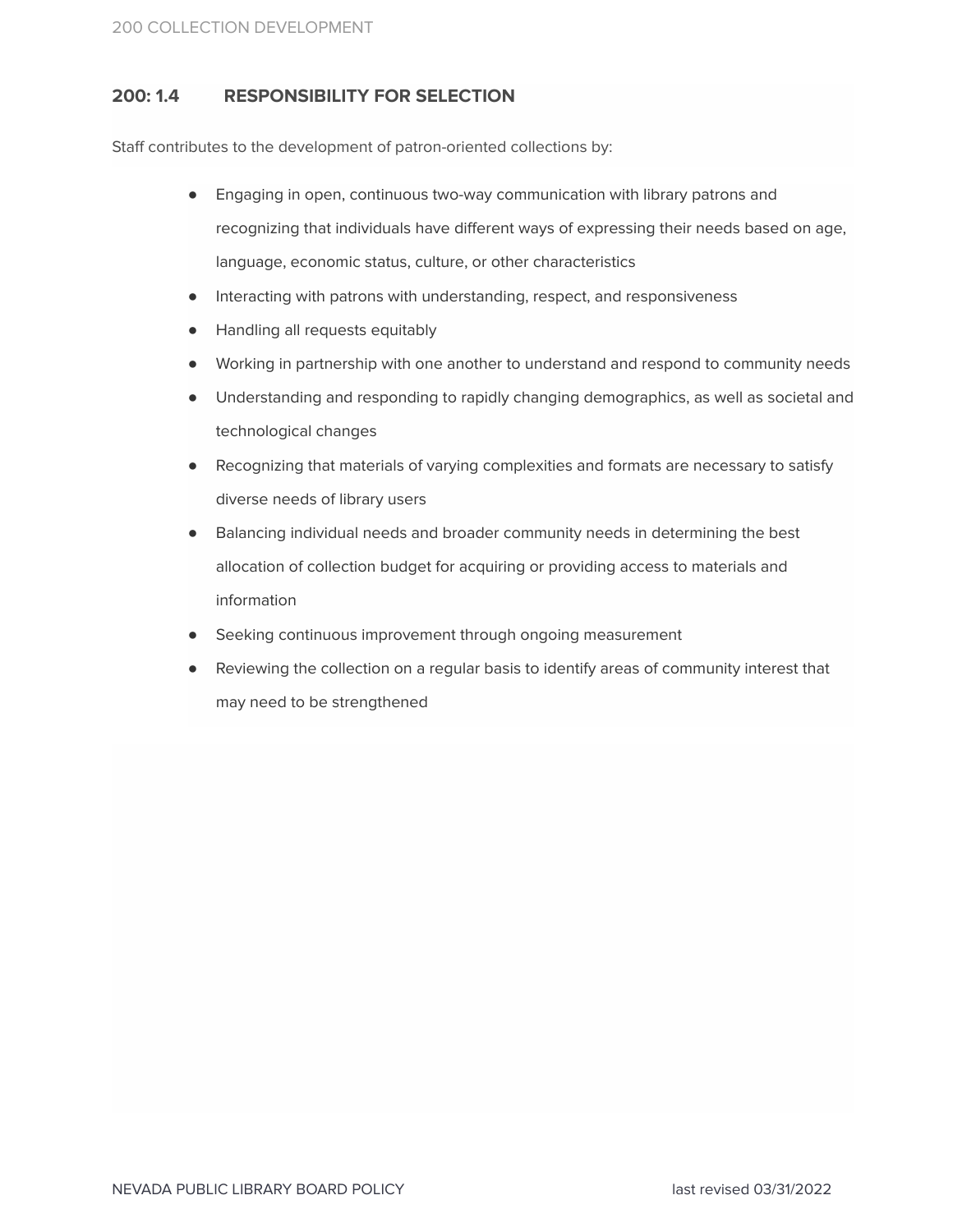# **200: 1.5 SELECTION CRITERIA**

Public libraries are diverse and represent a broad demographic. With a patron base that can include infants to the elderly, selection criteria should take into account the various interests and needs of the patrons the library serves. Criteria for the selection of materials should also depend on the goals and mission of that particular library/system. In general, public libraries provide collections containing a wide variety of material formats, including print, audio-visual, electronic materials, and non-traditional materials for special collections.

In selecting materials and developing collections for adults, as well as for children and teens, the library staff includes materials that represent the broad range of human experience, reflecting the ethnic, religious, racial, and socio-economic diversity not only of the region it serves but also the larger global perspective. Library collections will provide a broad range of opinions on current issues.

Collections contain popular works, classic works that have withstood the test of time, and other materials of general interest. Works are not excluded or included in the collection based solely on the subject matter or on political, religious, or ideological grounds. In building collections, library staff is guided by the principle of selection, rather than censorship. Furthermore, the selection of a given item for a library's collections should not be interpreted as an endorsement of a particular viewpoint.

To build a collection of merit, materials are evaluated according to one or more of the following standards. An item need not meet all of these criteria in order to be acceptable.

### **General Criteria:**

- Present and potential relevance to community needs
- Suitability of physical form for library use
- Suitability of subject and style for intended audience
- Cost
- Importance as a document of the times
- Relation to the existing collection and to other materials on the subject
- Attention by critics and reviewers
- Potential user appeal
- Requests by library patrons

### **Content Criteria:**

- **•** Authority
- Comprehensiveness and depth of treatment
- Skill, competence, and purpose of the author
- Reputation and significance of the author
- **•** Objectivity
- Consideration of the work as a whole
- Clarity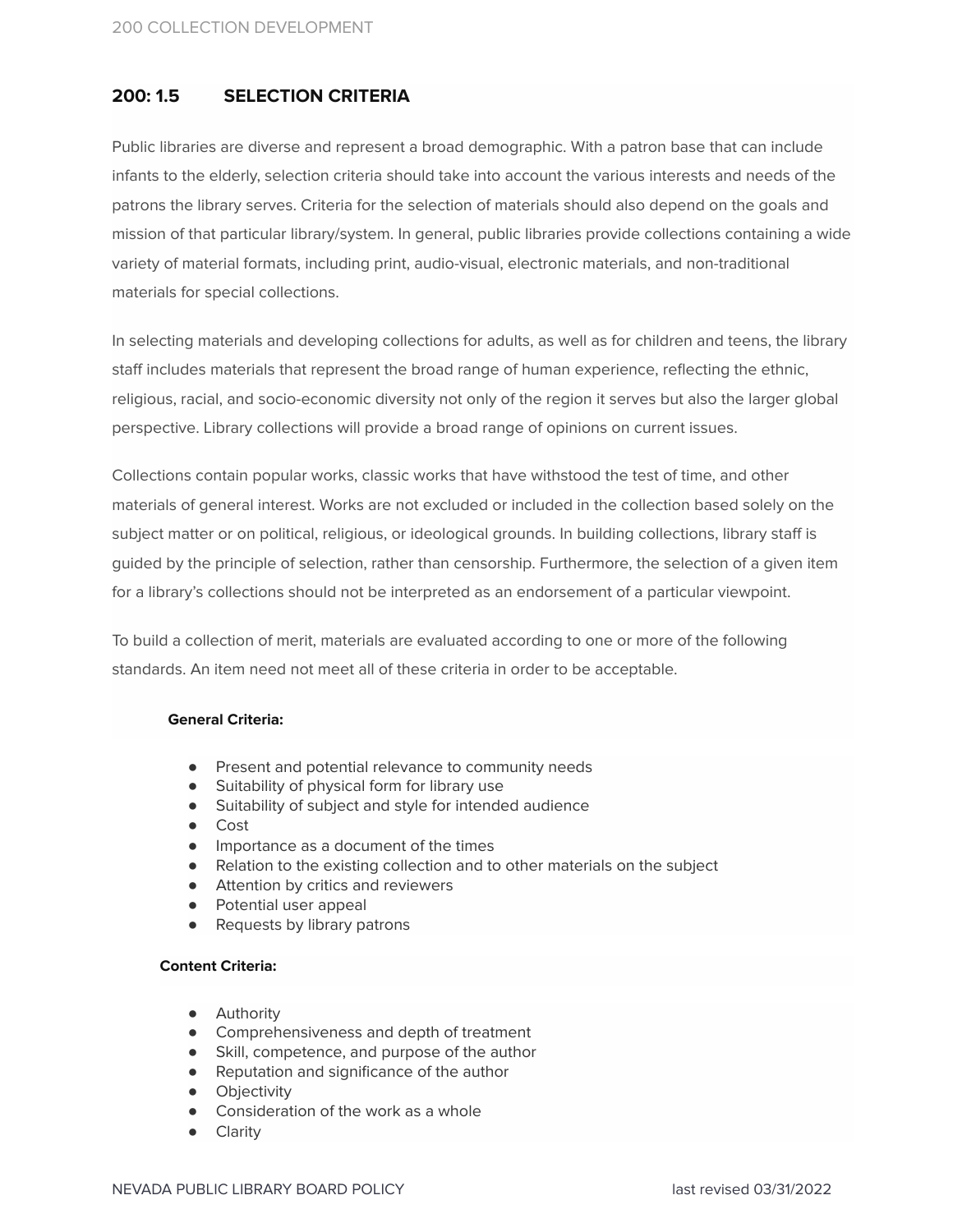- **•** Currency
- Technical quality
- Representation of diverse points of view
- Representation of important movements, genres, or trends
- Vitality and originality
- Artistic presentation and/or experimentation
- Sustained interest
- Relevance and use of the information
- Effective characterization
- Authenticity of history or social setting

### **Special Considerations for Electronic Information Sources:**

- Ease of use of the product
- Availability of the information to multiple simultaneous users
- Equipment needed to provide access to the information
- Technical support and training
- Availability of the physical space needed to house and store the information or equipment
- Available in full text

### **Top Five Recommended Public Library Reviewing Sources:**

- Booklist
- Goodreads
- New York Times Book Review
- Publishers Weekly
- Shelf Awareness

## **200: 1.6 GIFT MATERIALS**

The Nevada Public Library Board of Trustees accepts donations of all library materials unconditionally with the understanding that the Library staff will use their discretion in handling the material and its final disposition.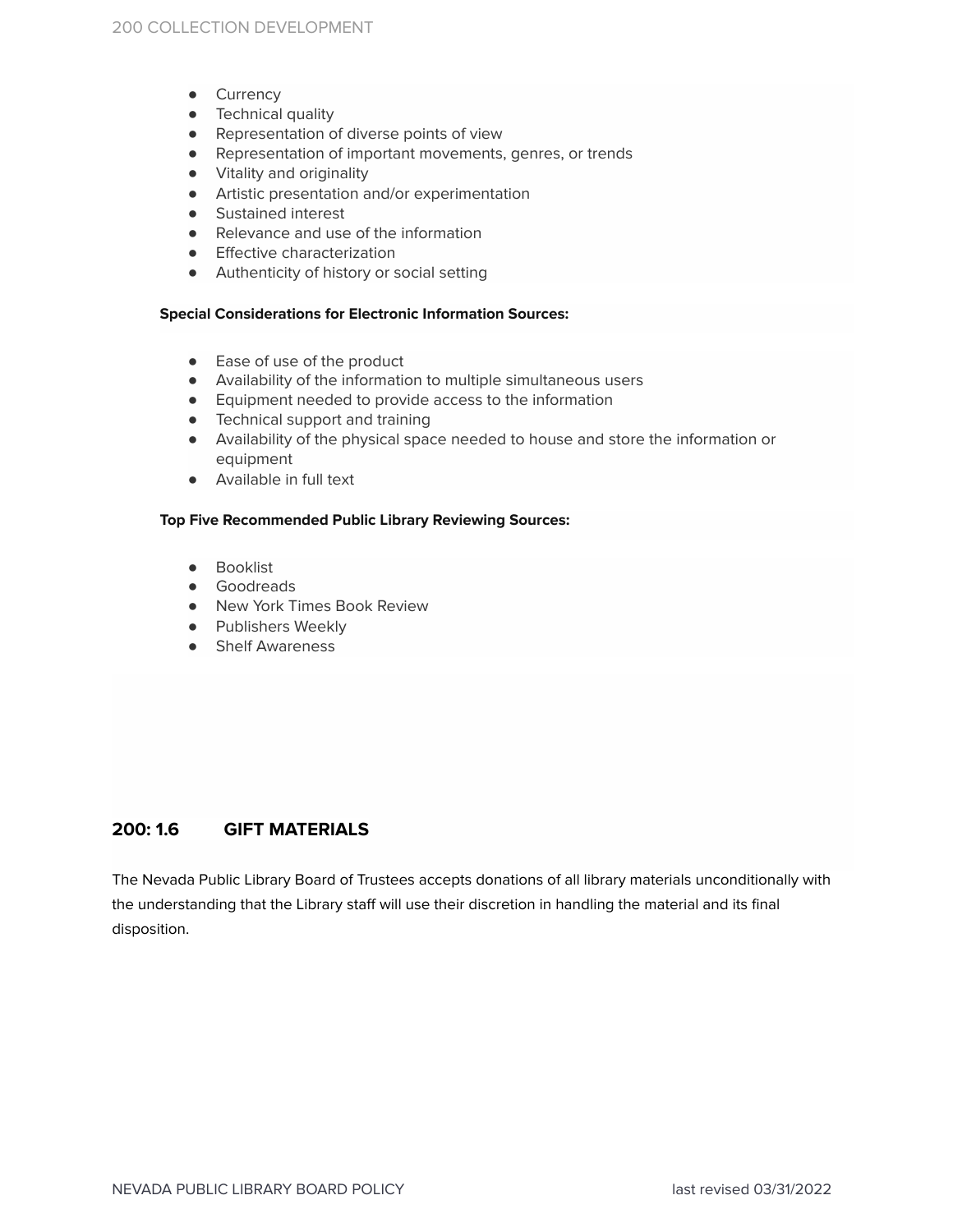## **200: 1.7 COLLECTION MAINTENANCE AND WEEDING**

The library must continually withdraw items from the collection, basing its decisions on a number of factors, including publishing date, frequency of circulation, community interest, condition of the item, and availability of newer or more valid materials.

Items dealing with local history are an exception, as are certain classics and award-winning children's books. Fiction that was once popular but no longer in demand and non-fiction books that are no longer useful are withdrawn from the collection,

Withdrawn books are donated to the Friends of the Library book sale. The proceeds from such sales are used for the benefit of the library. Books that are not sold will be disposed of at the discretion of the Library.

## **200: 1.8 RECONSIDERATION OF MATERIALS**

The library fully endorses the principles documented in the Library Bill of Rights and the Freedom to Read Statement of the American Library Association. Materials available in the library present a diversity of viewpoints, enabling citizens to make the informed choices necessary in a democracy. The library also selects a wide variety of library materials that satisfy the diverse interests of our community. The library upholds the right of the individual to secure these resources, even though the content may be controversial, unorthodox, or unacceptable to some. The library's varied collection is available to all; however, it is not expected that all of the collection will appeal to everyone.

Patrons who wish to request the withdrawal or reclassification of materials currently owned by the library are encouraged to discuss their concerns with a library supervisor or its Director. If the patron is not satisfied with the response to their request, the staff will provide the patron with information and a form to request formal reconsideration of the library resource.

\*Library staff will follow NPL's **Collection Development Procedure Manual**.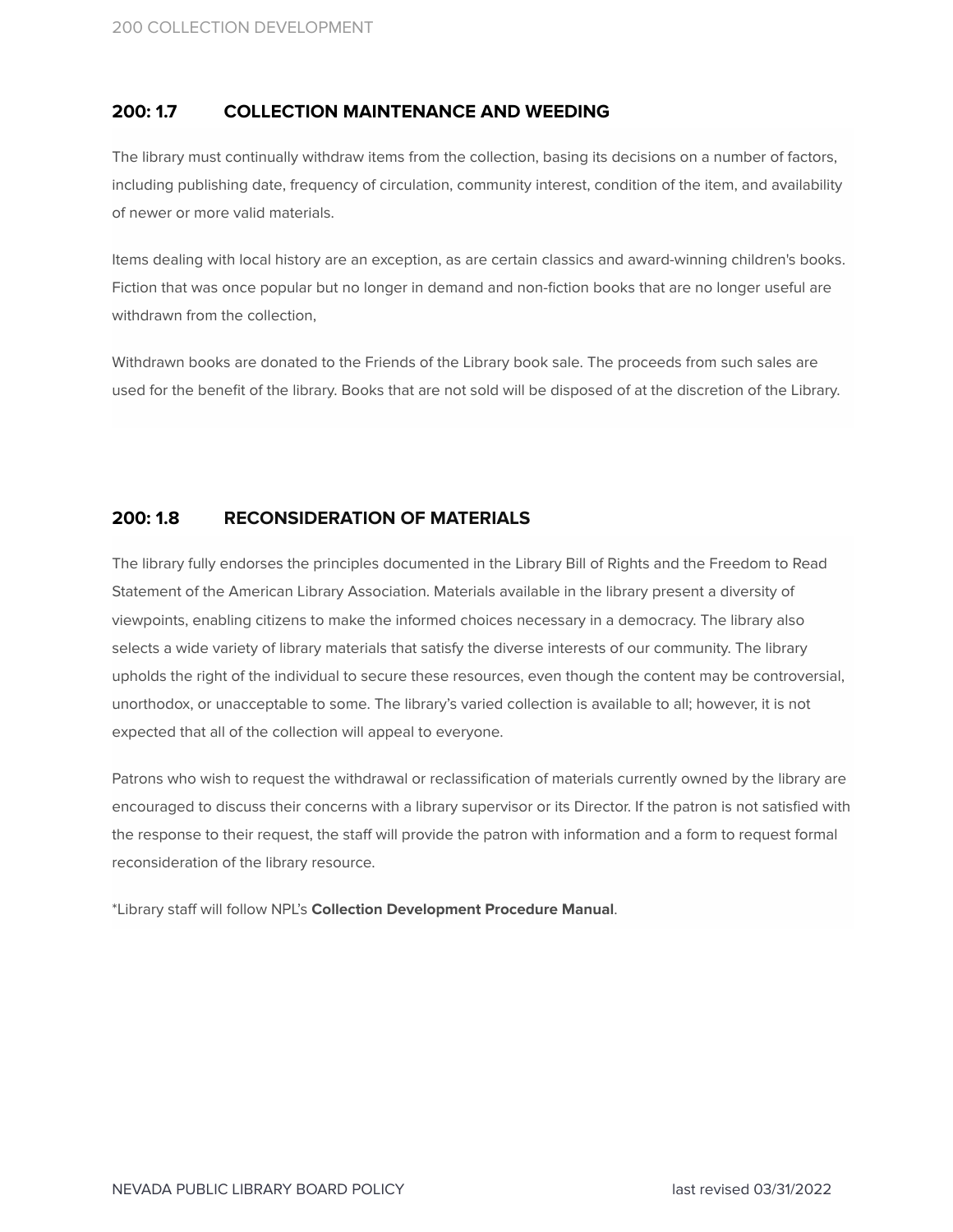## **200: 1.9 POLICY REVISION**

Internal or external changes may impact the Collection Development Policy and result in the need for policy revision. This policy should be reviewed for necessary revisions on a regular schedule.

Policy revision may be necessary when professional association policy statements are removed or revised to reference the most up-to-date association policy statements.

No revision should be undertaken while a formal challenge to a library resource is occurring.

Evaluating new material formats to meet patron demands may also require collection policies to be revised.

## **Appendix:**

- A) ALA Freedom to Read statement
- B) Library Bill of Rights
- C) Access to Digital Information Sevices and Network: An Interpretation of the Library Bill of Rights (ALA)
- D) Privacy Policy (Nevada Public Library)
- E) Acceptable Use of Electronic Resources: Public Background and Philosophy (Nevada Public Library)
- F) Code of Ethics of the American Library Association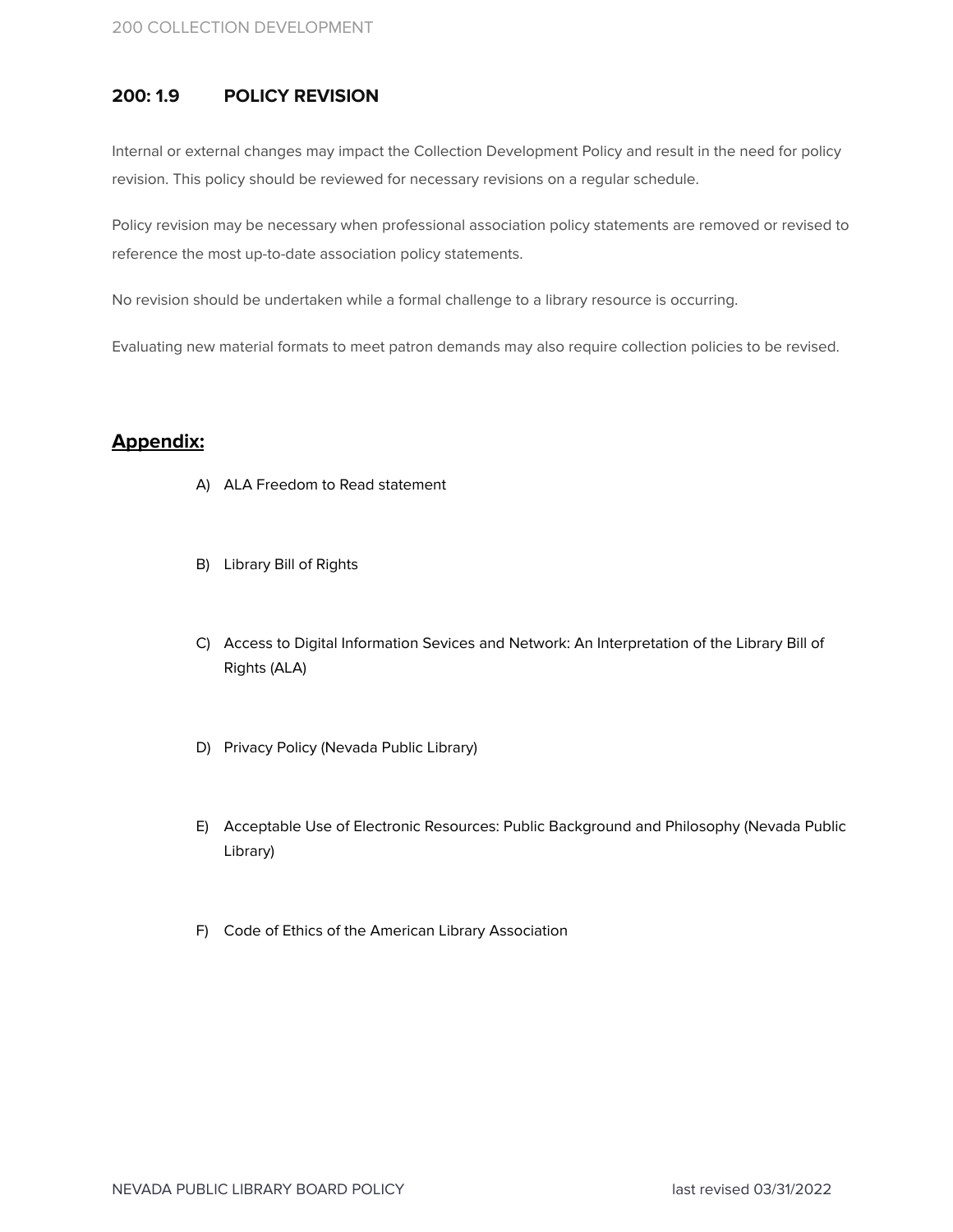# Appendix A:

# **Library Bill of Right[s](http://www.addthis.com/bookmark.php?v=152&source=men-152&lng=en&s=more&url=http%253A%252F%252Fwww.ala.org%252Fadvocacy%252Fintfreedom%252Flibrarybill&title=Library%2BBill%2Bof%2BRights%2B-%2BAdvocacy%2C%2BLegislation%2B%26%2BIssues#share)**

The American Library Association affirms that all libraries are forums for information and ideas, and that the following basic policies should guide their services.

I. Books and other library resources should be provided for the interest, information, and enlightenment of all people of the community the library serves. Materials should not be excluded because of the origin, background, or views of those contributing to their creation.

II. Libraries should provide materials and information presenting all points of view on current and historical issues. Materials should not be proscribed or removed because of partisan or doctrinal disapproval.

III. Libraries should challenge censorship in the fulfillment of their responsibility to provide information and enlightenment.

IV. Libraries should cooperate with all persons and groups concerned with resisting abridgment of free expression and free access to ideas.

V. A person's right to use a library should not be denied or abridged because of origin, age, background, or views.

VI. Libraries which make exhibit spaces and meeting rooms available to the public they serve should make such facilities available on an equitable basis, regardless of the beliefs or affiliations of individuals or groups requesting their use.

VII. All people, regardless of origin, age, background, or views, possess a right to privacy and confidentiality in their library use. Libraries should advocate for, educate about, and protect people's privacy, safeguarding all library use data, including personally identifiable information.

Adopted June 19, 1939, by the ALA Council; amended October 14, 1944; June 18, 1948; February 2, 1961; June 27, 1967; January 23, 1980; January 29, 2019.

Inclusion of "age" reaffirmed January 23, 1996.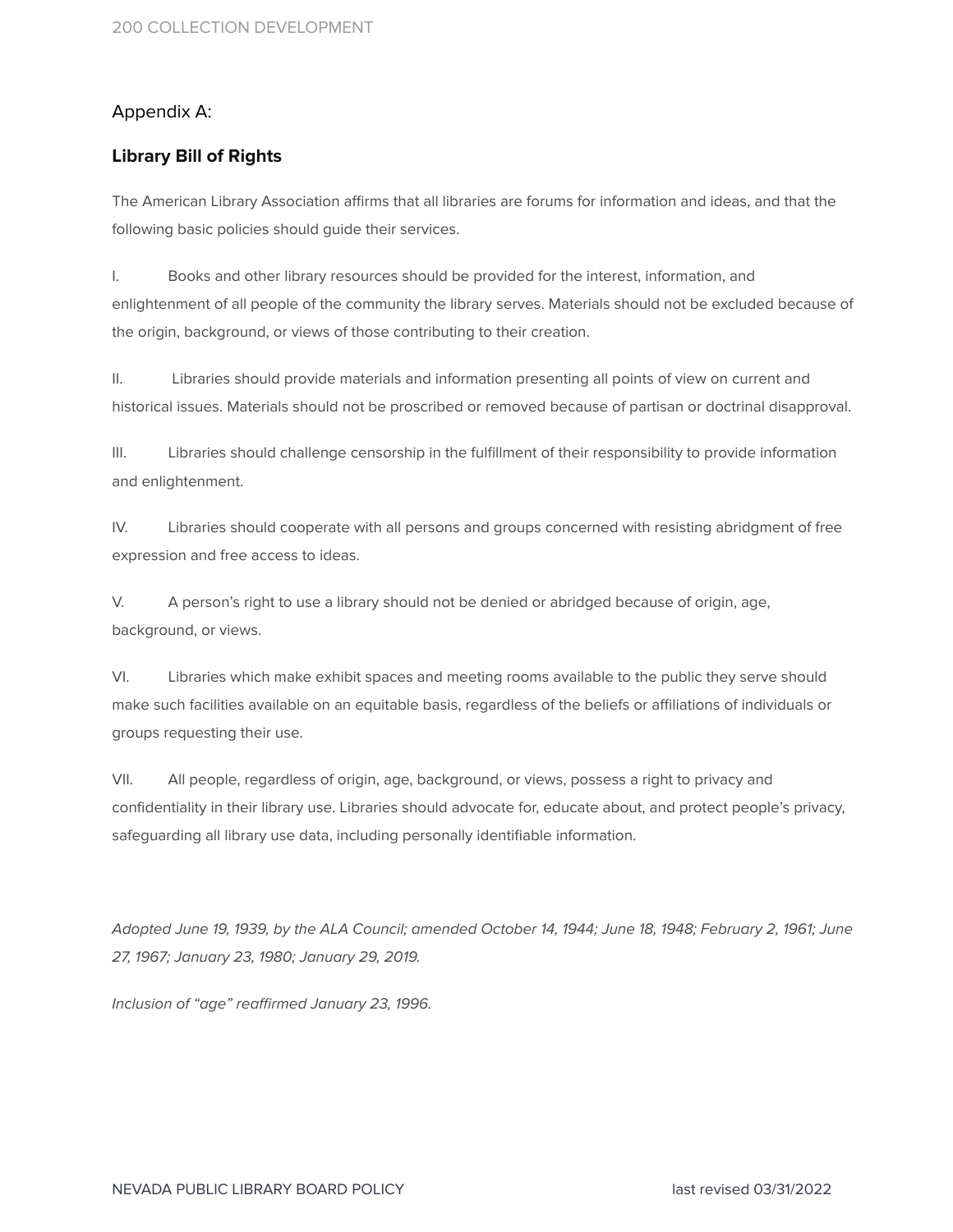# Appendix B:

## **The Freedom to Read Statement**

- 1. It is in the public interest for publishers and librarians to make available the widest diversity of views and expressions, including those that are unorthodox, unpopular, or considered dangerous by the majority.
- 2. Publishers, librarians, and booksellers do not need to endorse every idea or presentation they make available. It would conflict with the public interest for them to establish their own political, moral, or aesthetic views as a standard for determining what should be published or circulated.
- 3. It is contrary to the public interest for publishers or librarians to bar access to writings on the basis of the personal history or political affiliations of the author.
- 4. There is no place in our society for efforts to coerce the taste of others, to confine adults to the reading matter deemed suitable for adolescents, or to inhibit the efforts of writers to achieve artistic expression.
- 5. It is not in the public interest to force a reader to accept the prejudgment of a label characterizing any expression or its author as subversive or dangerous.
- 6. It is the responsibility of publishers and librarians, as guardians of the people's freedom to read, to contest encroachments upon that freedom by individuals or groups seeking to impose their own standards or tastes upon the community at large; and by the government whenever it seeks to reduce or deny public access to public information.
- 7. It is the responsibility of publishers and librarians to give full meaning to the freedom to read by providing books that enrich the quality and diversity of thought and expression. By the exercise of this affirmative responsibility, they can demonstrate that the answer to a "bad" book is a good one, the answer to a "bad" idea is a good one.

Adopted June 25, 1953, by the ALA Council and the AAP Freedom to Read Committee; amended January 28, 1972; January 16, 1991; July 12, 2000; June 30, 2004.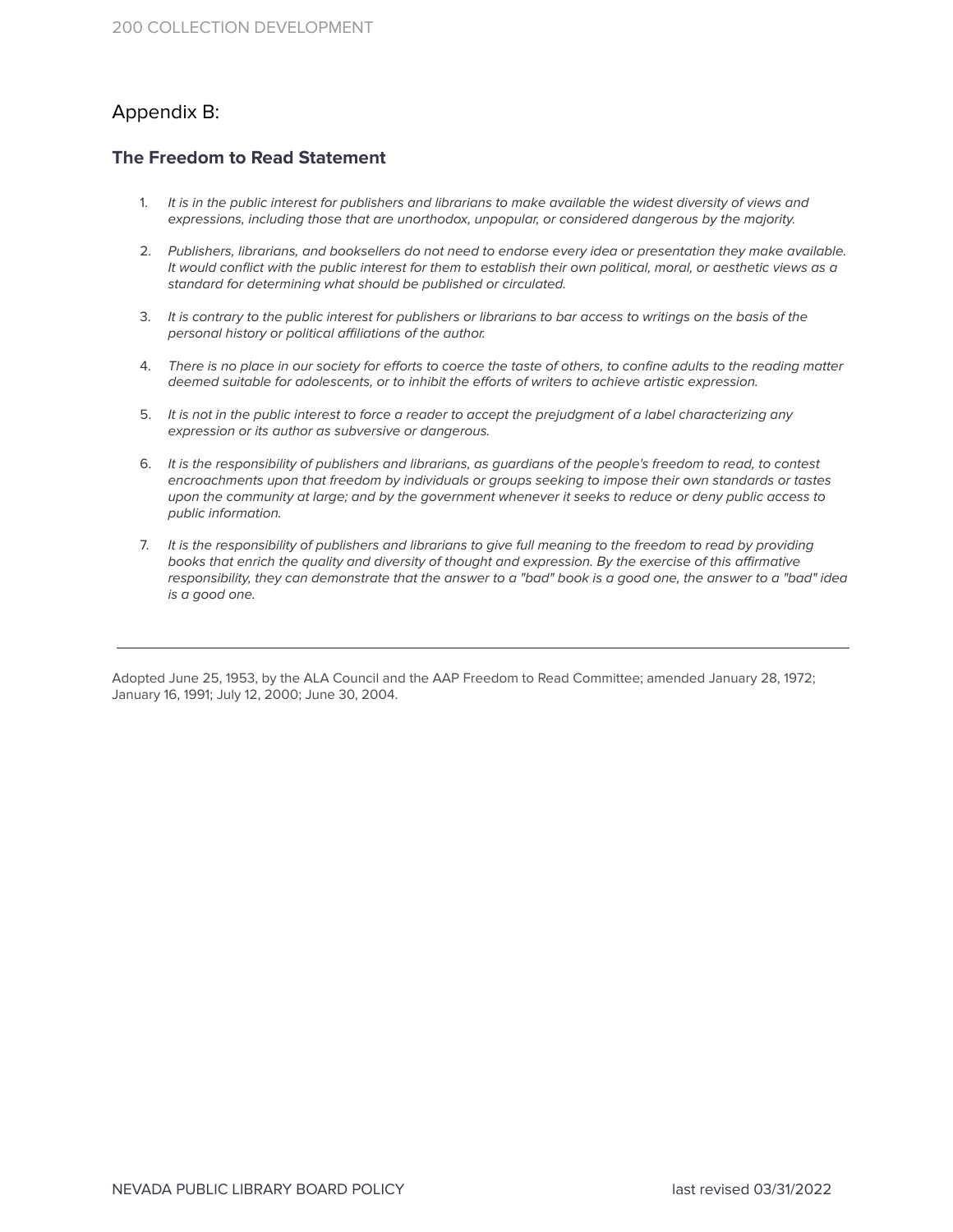# Appendix C:

## **Access to Digital Resources and Services: An Interpretation of the Library Bill of Rights**

The fundamental mission of libraries is to provide access to information, regardless of content or format, to everyone. Digital resources and services, or resources and services made primarily available online or on digital devices, are integral to libraries' mission in the twenty-first century. Libraries are important points of access to many digital resources and services, including, but not limited to, computers, the Internet, and digital resources and tools. In order to provide access to digital resources and services while upholding the Library Bill of Rights, libraries must consider intellectual freedom principles and issues of equity to ensure that access to information is enhanced, not restricted, by digital technology.

Libraries should regularly review issues arising from digital creation, distribution, retrieval, and archiving of information. Any review of these issues should consider users' First Amendment rights, rights to privacy, and the core values of librarianship as expressed in the Library Bill of Rights and the Code of Ethics of the American Library Association. Many people lack access or the capability to use or create digital resources effectively. There is a need for places where people can access, use, or create information without impediment. It is the responsibility of libraries to provide access to digital resources and services and to mitigate all barriers, whether they are economic, educational, or political. The provision of access does not imply sponsorship or endorsement by the library. Libraries should resist all attempts by individuals, governments, and private entities to censor or limit access to digital resources or services.

In making decisions about how to offer access to digital resources, services, tools, physical equipment, and networks, each library should consider intellectual freedom principles and issues of equity in the context of its mission, goals, objectives, cooperative agreements, and the needs of the entire community it serves.

#### **The Rights of Users**

All library policies, procedures, or regulations relating to digital resources and services should be scrutinized for potential violations of user rights. User policies should be developed according to the policies and guidelines established by the American Library Association[.1](https://www.ala.org/advocacy/intfreedom/librarybill/interpretations/digital#notes)

Users' access to digital resources and services should not be restricted or denied for expressing, receiving, creating, or participating in constitutionally protected speech. If access is restricted or denied for behavioral or other reasons, users should be provided due process, including, but not limited to, formal notice and a means of appeal.

Information retrieved, utilized, or created digitally is constitutionally protected unless determined otherwise by a court of competent jurisdiction. These rights extend to minors as well as adults.[2](https://www.ala.org/advocacy/intfreedom/librarybill/interpretations/digital#notes) Libraries should use technology to enhance, not deny, digital access. Users have the right to be free of unreasonable limitations or conditions set by libraries, librarians, system administrators, vendors, network service providers, or others. Contracts, agreements, and licenses entered into by libraries on behalf of their users should not violate this right. Libraries should provide library users the training and assistance necessary to find, evaluate, use, and create information effectively.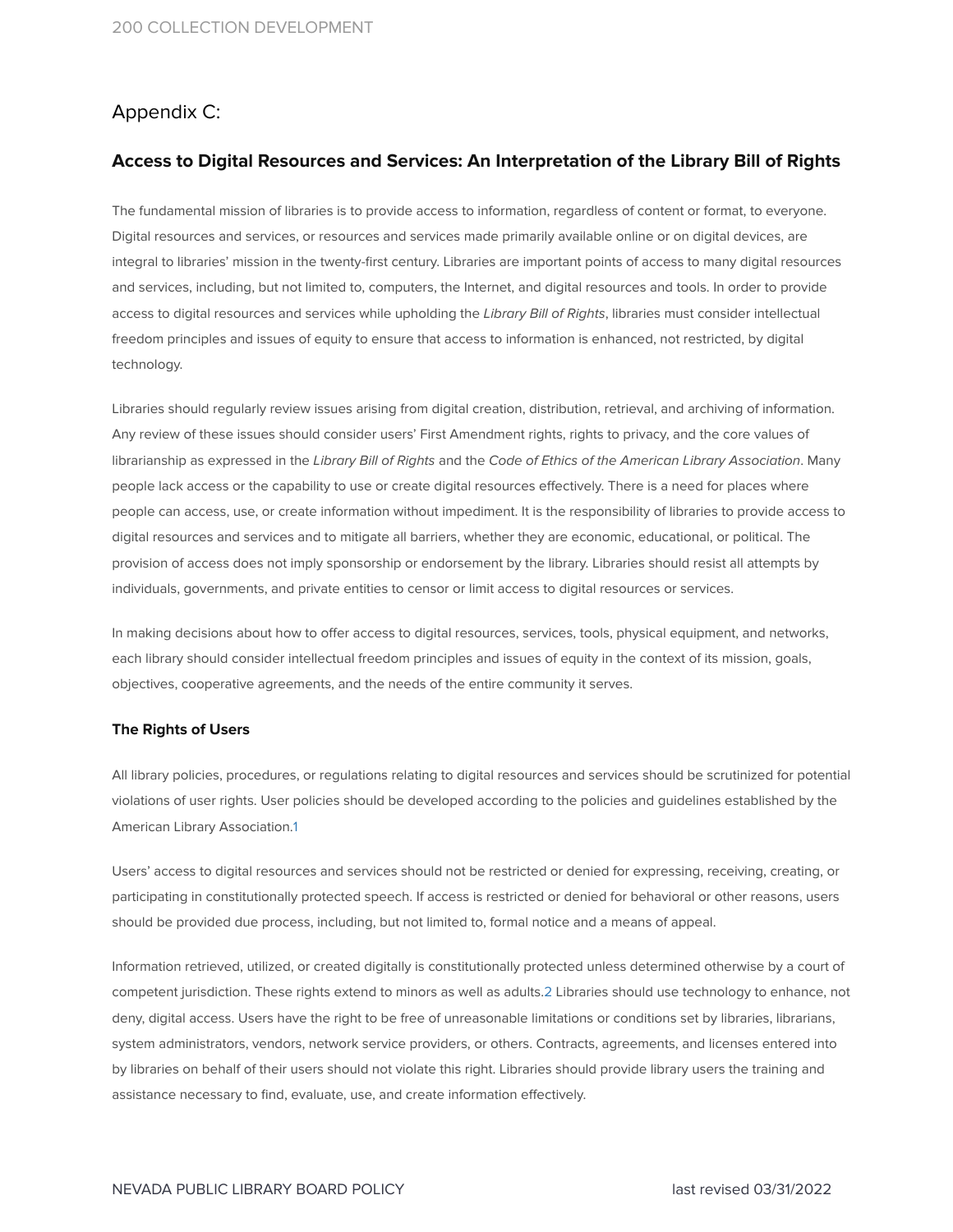All people, regardless of origin, age, background, or views, possess a right to privacy and confidentiality in their library use[.3](https://www.ala.org/advocacy/intfreedom/librarybill/interpretations/digital#notes) The library should uphold these rights by policy, procedure, and practice in accordance with Article VII of the Library Bill of Rights. The library should regularly maintain its systems and networks in order to protect users' rights to privacy and confidentiality. As libraries increasingly provide access to digital resources through third-party vendors, libraries have a responsibility to hold vendors accountable for protecting patrons' privacy.

#### **Equity of Access**

The digital environment provides expanding opportunities for everyone to participate in the information society, but individuals may face serious barriers to access. These barriers, often referred to as the digital divide, may include a lack of infrastructure for Internet connectivity, lack of tools (hardware or software), and lack of skills, knowledge, or means necessary to access digital resources[.4](https://www.ala.org/advocacy/intfreedom/librarybill/interpretations/digital#notes) Libraries should be cognizant of the digital divide and work to minimize it as they provide access to digital resources for their communities.

Digital resources, services, training, and networks provided directly or indirectly by the library should be readily and equitably accessible to all library users. American Library Association policies oppose the charging of user fees for the provision of information services by libraries that receive support from public funds.[5](https://www.ala.org/advocacy/intfreedom/librarybill/interpretations/digital#notes) Libraries should develop policies concerning access to digital resources. These policies should be consistent with ALA's policies and guidelines. When new digital resources are provided to library users, libraries have an obligation to provide equitable training opportunities to library users and workers in using those new resources. Training should also address privacy and security issues that accompany the use of digital resources and services.

#### **Information Resources and Access**

Libraries, acting within their mission and objectives, should support access to information on all subjects that serve the needs or interests of each user, regardless of the user's age or the content of the material. In order to preserve the cultural record and to prevent the loss of information, libraries may need to expand their selection or collection development policies to ensure preservation, in appropriate formats, of information obtained digitally. Libraries have an obligation to provide access to government information available in digital format.

Providing connections to global information, services, and networks is not the same as selecting and purchasing materials for a library collection. Some information accessed digitally may not meet a library's selection or collection development policy. It is, therefore, left to each user to determine what is appropriate. Libraries and library workers should not deny or limit access to digital resources because of their allegedly controversial content or because of a library worker's personal beliefs or fear of confrontation. Furthermore, libraries and library workers should not deny access to digital resources solely on the grounds that they are perceived to lack value. Parents and legal guardians who are concerned about their children's use of digital resources should provide guidance to their own children.

Publicly funded libraries have a legal obligation to provide access to constitutionally protected information. Federal, state, county, municipal, local, or library governing bodies sometimes require the use of Internet filters or other technological measures that block access to constitutionally protected information, contrary to the Library Bill of Rights[.6](https://www.ala.org/advocacy/intfreedom/librarybill/interpretations/digital#notes) If a library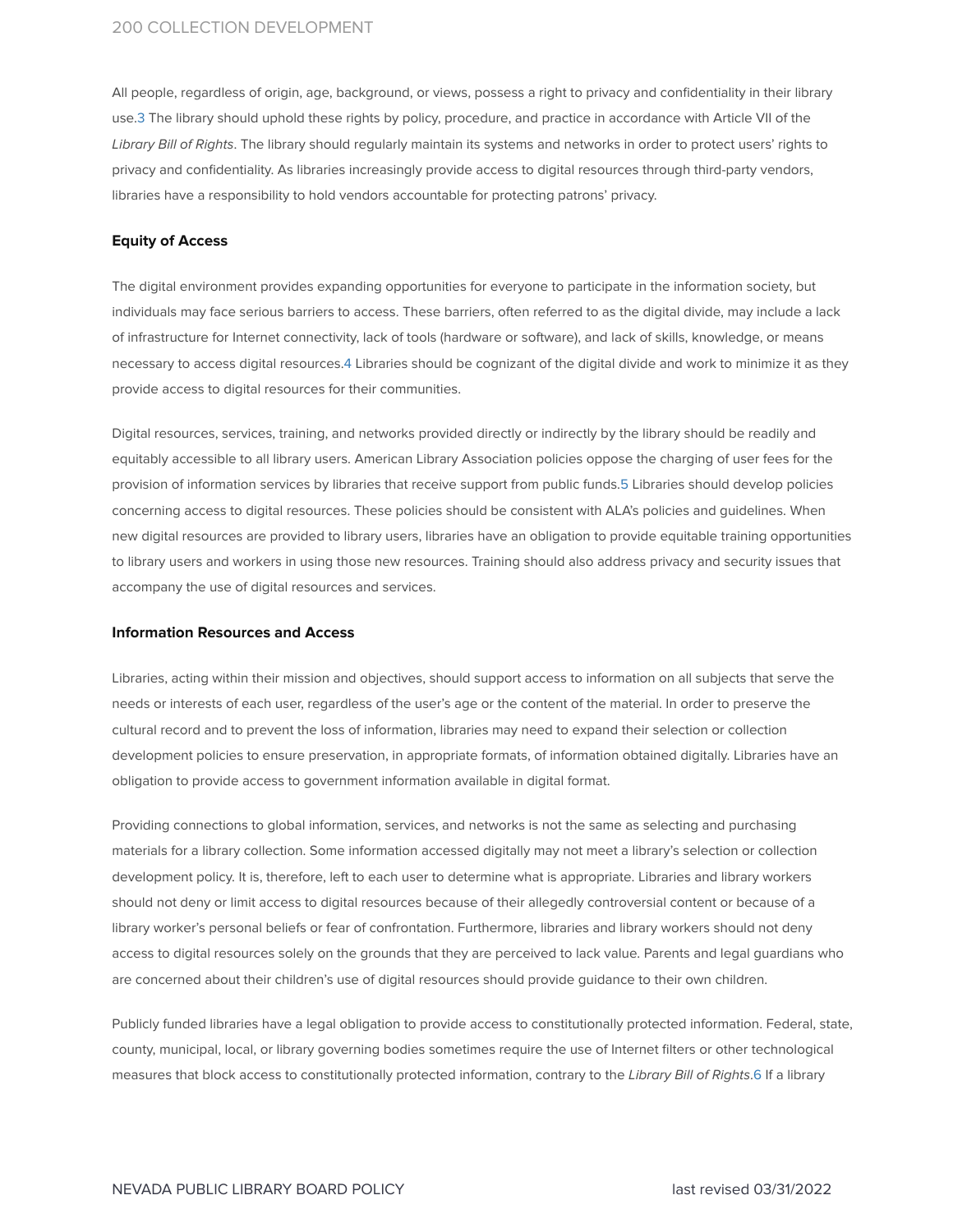uses a technological measure that blocks access to information, it should be set at the least restrictive level in order to minimize the blocking of constitutionally protected speech.

Adults retain the right to access all constitutionally protected information and to ask for the technological measure to be disabled in a timely and confidential manner. Minors also retain the right to access constitutionally protected information and, at a minimum, have the right to ask the library or librarian to provide access to erroneously blocked information in a timely and confidential manner. In order to ensure user privacy and confidentiality, records of these requests should not contain personally identifiable information. Libraries and librarians have an obligation to inform users of these rights and to provide the means to exercise these rights.[7](https://www.ala.org/advocacy/intfreedom/librarybill/interpretations/digital#notes)

Digital resources and services allow libraries to significantly expand the scope of information available to users. Like all resources and services provided by the library, provision of access to digital resources and services should follow the principles outlined in the Library Bill of Rights to ensure equitable access regardless of content or platform.

1 "[Guidelines](http://www.ala.org/advocacy/intfreedom/guidelinesforaccesspolicies) for Library Policies," approved June 28, 1994 by the ALA Intellectual Freedom Committee; revised January 19, 2005; March 29, 2014 under previous name "Guidelines for the Development and Implementation of Policies, Regulations and Procedures Affecting Access to Library Materials, Services and Facilities"; June 24, 2019.

2Tinker v. Des Moines Independent Community School District, 393 U.S. 503 (1969); Board of Education, Island Trees Union Free School District No. 26 v. Pico, 457 U.S. 853, (1982); American Amusement Machine Association v. Teri Kendrick, 244 F.3d 954 (7th Cir. 2001); cert.denied, 534 U.S. 994 (2001).

3 "Privacy: An [Interpretation](http://www.ala.org/advocacy/intfreedom/librarybill/interpretations/privacy) of the Library Bill of Rights," adopted June 19, 2002, by the ALA Council; amended on July 1, 2014; June 24, 2019.

4 Martin Hilbert, "The End Justifies the Definition: The Manifold Outlooks on the Digital Divide and Their Practical Usefulness for Policy-Making," Telecommunications Policy 35, no. 8 (2011): 715-736. <https://doi.org/10.1016/j.telpol.2011.06.012>

5 "Economic Barriers to Information Access: An [Interpretation](http://www.ala.org/advocacy/intfreedom/librarybill/interpretations/economicbarriers) of the Library Bill of Rights," adopted June 30, 1993, by the ALA Council and amended June 25, 2019.

6 "Internet Filtering: An [Interpretation](http://www.ala.org/advocacy/intfreedom/librarybill/interpretations/internet-filtering) of the Library Bill of Rights," adopted June 30, 2015, by the ALA Council.

7 "If some libraries do not have the capacity to unblock specific Web sites or to disable the filter or if it is shown that an adult user's election to view constitutionally protected Internet material is burdened in some other substantial way, that would be the subject for an as-applied challenge, not the facial challenge made in this case." United States, et al. v. American Library Association, 539 U.S. 194 (2003) (Justice Kennedy, concurring).

Adopted January 24, 1996 by the ALA Council; amended January 19, 2005; July 15, 2009 under previous name "Access to Digital Information, Services, and Networks"; and June 25, 2019.

References to cited policies have been updated on November 6, 2018.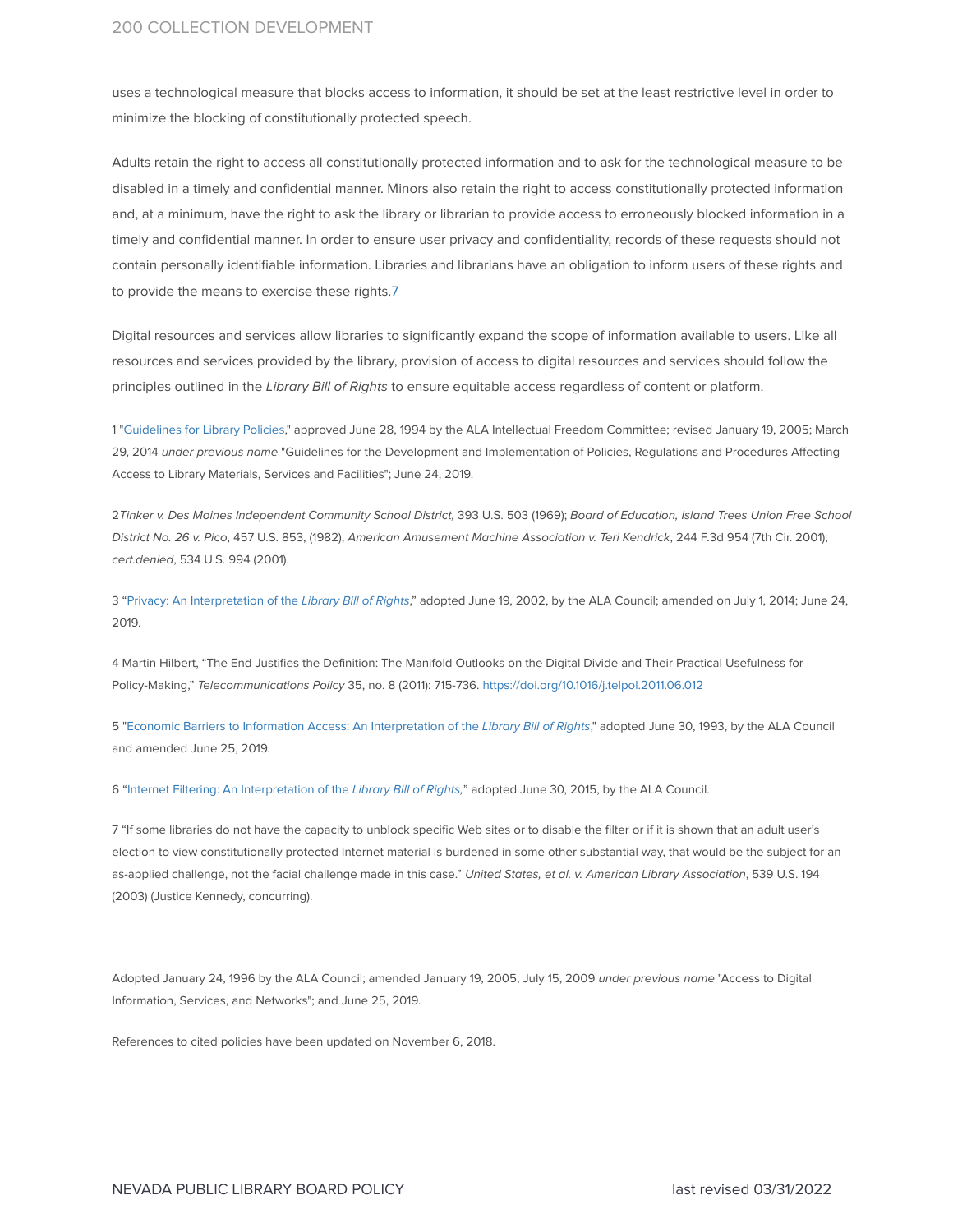# Appendix D:

# **Privacy Policy (Nevada Public Library)**

## **Purpose**

Nevada Public Library is committed to protecting the privacy of our patrons and staff. By using the Library's services, including its website, and by communicating with the Library, you agree to be bound by the terms of this Privacy Policy.

### **General Information Gathered**

Individual visits to electronic services are logged automatically by servers, and software programs are used to summarize data from those visits; the data summaries do not identify individual visitors by name.

Server logs and statistical summaries are reviewed to learn how individual electronic services and webpages are used in order to improve website content, better manage network traffic, and troubleshoot server problems. Examples of statistics gathered include:

Website:

Library Catalog System:

- Referring site or sites last visited
- Time and date of user sessions or visits
- Browser types and versions in use
- Operating systems in use
- Internet Protocol (IP) addresses assigned to internet service providers

- Patron log-in totals
- Number of hold requests placed
- Number of renewals

## **Personal Information**

Individuals may choose to submit their names, email addresses, postal addresses, or telephone numbers in order to receive Library services, such as registering for a Library card, ordering materials, receiving personal responses to questions, or being added to specific mailing lists. The Library does not sell, rent, or otherwise distribute information to outside companies or organizations unless legally required to do so.

For example, Library records may be subject to disclosure to law enforcement officials under provisions of the [USA](https://www.justice.gov/archive/ll/highlights.htm) [PATRIOT](https://www.justice.gov/archive/ll/highlights.htm) Act, and librarians may (under some circumstances) be forbidden from disclosing that certain records have been requested or obtained.

Members of the public may be mentioned by name on the website; for example, in public meeting agendas and minutes, Library event descriptions or photos, as bidders on public projects, or as contributors to webpage content. If identified at all, children are mentioned by first name or name of school/group only.

### **Cookies**

Cookies are small text files placed on user computers by a website to enable customization of individual visits. Some Library electronic services, such as the Library Catalog and remote databases, place temporary cookies for current sessions. These cookies do not capture personal information or compromise visitor privacy and are deleted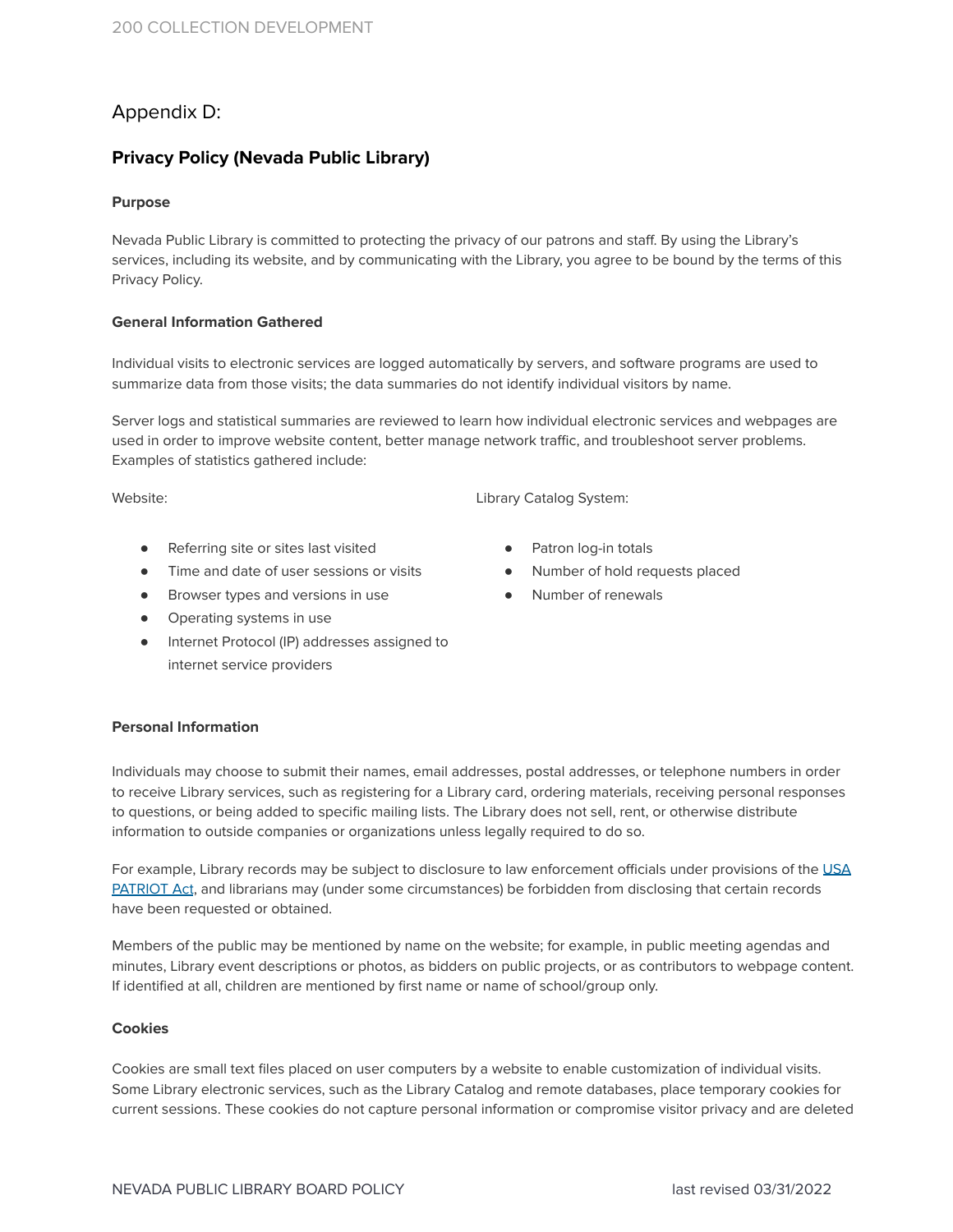when sessions are ended. Visitors can refuse the cookie by using instructions provided in browsers, which may result in an inability to access some library services from computers outside the Library.

#### **Children's Privacy**

The Library is committed to the protection of children's privacy. We ask all children using services on our website or on websites affiliated with the Library to limit the amount of personal information they provide. We do not ask for more personal information from children than is necessary to participate in the activity in question.

We encourage all parents and guardians to learn about their children's online activities and to join in their children's exploration of the internet. We also encourage parents and caregivers to tell their children about the importance of: (i) not revealing personal information online and (ii) asking for permission before giving their last name or personal information to any website.

We want to help parents and quardians make sure that their children have a safe and fun online experience. For this reason, we ask parents or guardians to give their online or written consent before we collect personal information from any child who is under 13 years old. We will also remove your child's personal information from our site at your request. Contact us by phone at 417.448.2770 or email to request that we remove your child's information.

#### **Third-Party Partners**

The Library has teamed up with reputable third-party partners to provide certain online services to its patrons, such as the Calendar, Homework Help, and Summer Reading. The information you submit to the Library may be provided to those third parties on a confidential basis so they can assist us in providing these services. In cases where patrons leave the Library's website to visit one of its partners' websites, they are encouraged to learn about the privacy policies of the websites they visit.

### **Outside Websites**

The Library's website includes selected links to outside sites. Those websites may have different privacy statements, and the Library's notice does not apply. The Library is not responsible for protecting personal information gathered by outside websites. See the Acceptable Use Policy listed above.

#### **Security**

Nevada Public Library has taken reasonable steps to safeguard the integrity of its data and prevent unauthorized access to information it maintains, including but not limited to authentication, monitoring, and auditing. Security measures have been integrated into the design, implementation, and day-to-day practices of the entire operating environment as part of its continuing commitment to risk management. These measures are intended to prevent corruption of data, block unknown or unauthorized access to our systems and information, and provide reasonable protection of private information in our possession.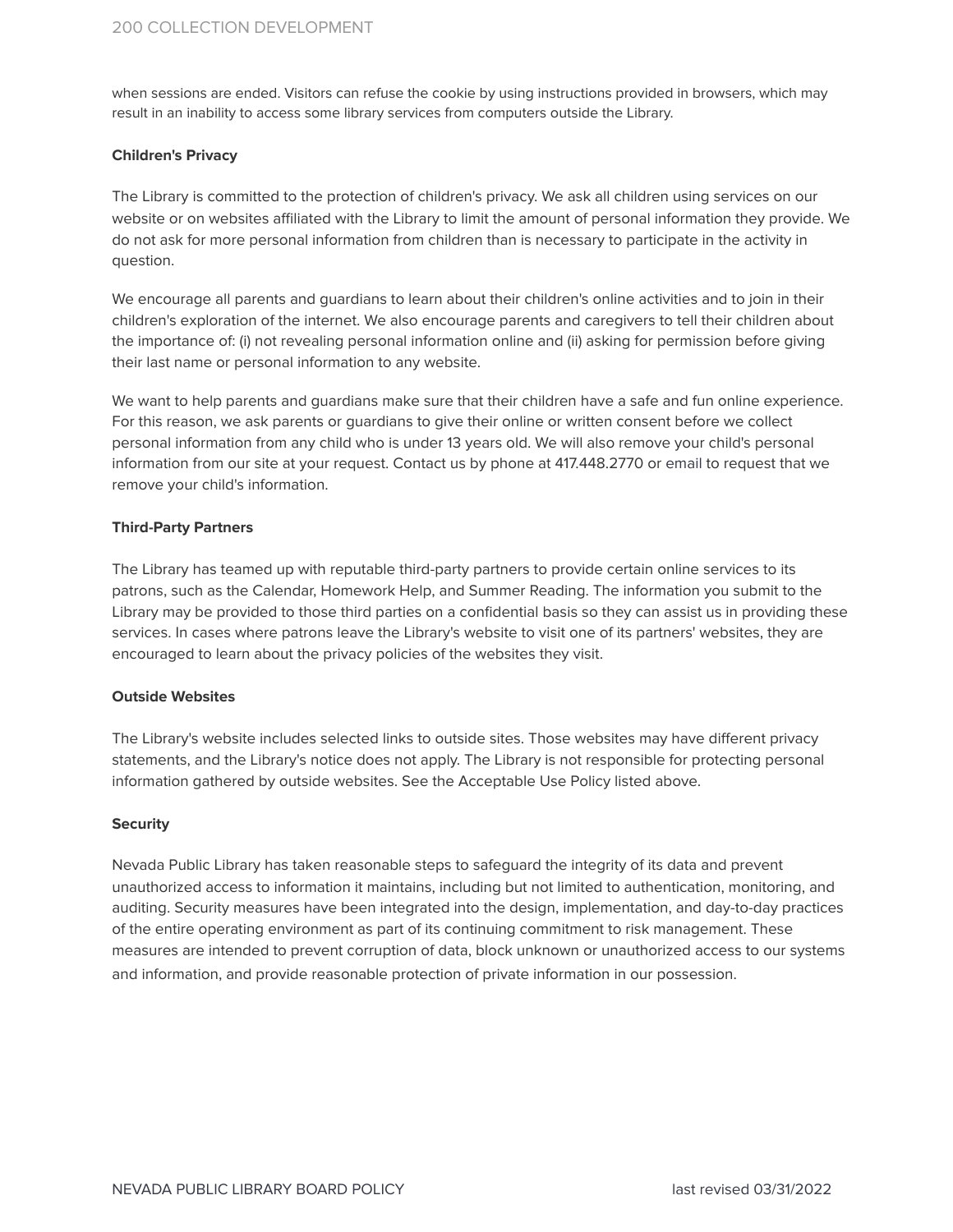# Appendix E:

# **Acceptable use of Electronic Resources (Nevada Public Library Policy)**

## **Mission**

Nevada Public Library is dedicated to providing informational, recreational, and educational resources to the people of Nevada and the surrounding area. In an attempt to create an equal opportunity for information and to create collection diversity, the Library provides access to the internet to the public.

## **Accountability**

Library users should use care when using the internet or using automated resources. Nevada Public Library places responsibility for how automated resources are used and viewed on the Library user. Generally, the internet is an unregulated medium. However, certain laws and regulations do apply to the way information may be used that is found on the internet. Nevada Public Library requires that Library users follow all international, federal, state, and local laws when using the Library's internet and automated resources.

### **Resources**

Not all sources on the internet provide information that is current, accurate, or complete. Nevada Public Library is unable to control or monitor the content of materials on the internet, which can change quickly and without warning. Library users should evaluate internet resources just as they do print publications, questioning the validity of the information. Endorsement of any commercial site or its products or services is neither expressed nor implied. The views and opinions expressed in any referenced internet document do not necessarily reflect those of the Nevada Public Library.

## **Appropriate Material**

Nevada Public Library adheres to the standards required by Federal and State laws with regard to restricting access to materials deemed harmful to minors or obscene through the use of content filtering software.

Nevada Public Library believes that the primary purpose of the internet is to supplement the traditional collection of the Library, acting as an informational resource.

## **Philosophy**

Nevada Public Library supports the following American Library Association statements on access to information:

- The [Library](http://www.ala.org/advocacy/intfreedom/librarybill) Bill of Rights
- The Freedom to Read [Statement](http://www.ala.org/advocacy/intfreedom/statementspols/freedomreadstatement)
- Access to Electronic Information Services and Resources [Interpretation](http://www.ala.org/Template.cfm?section=interpretations&Template=/ContentManagement/ContentDisplay.cfm&ContentID=31872) of the Library Bill of Rights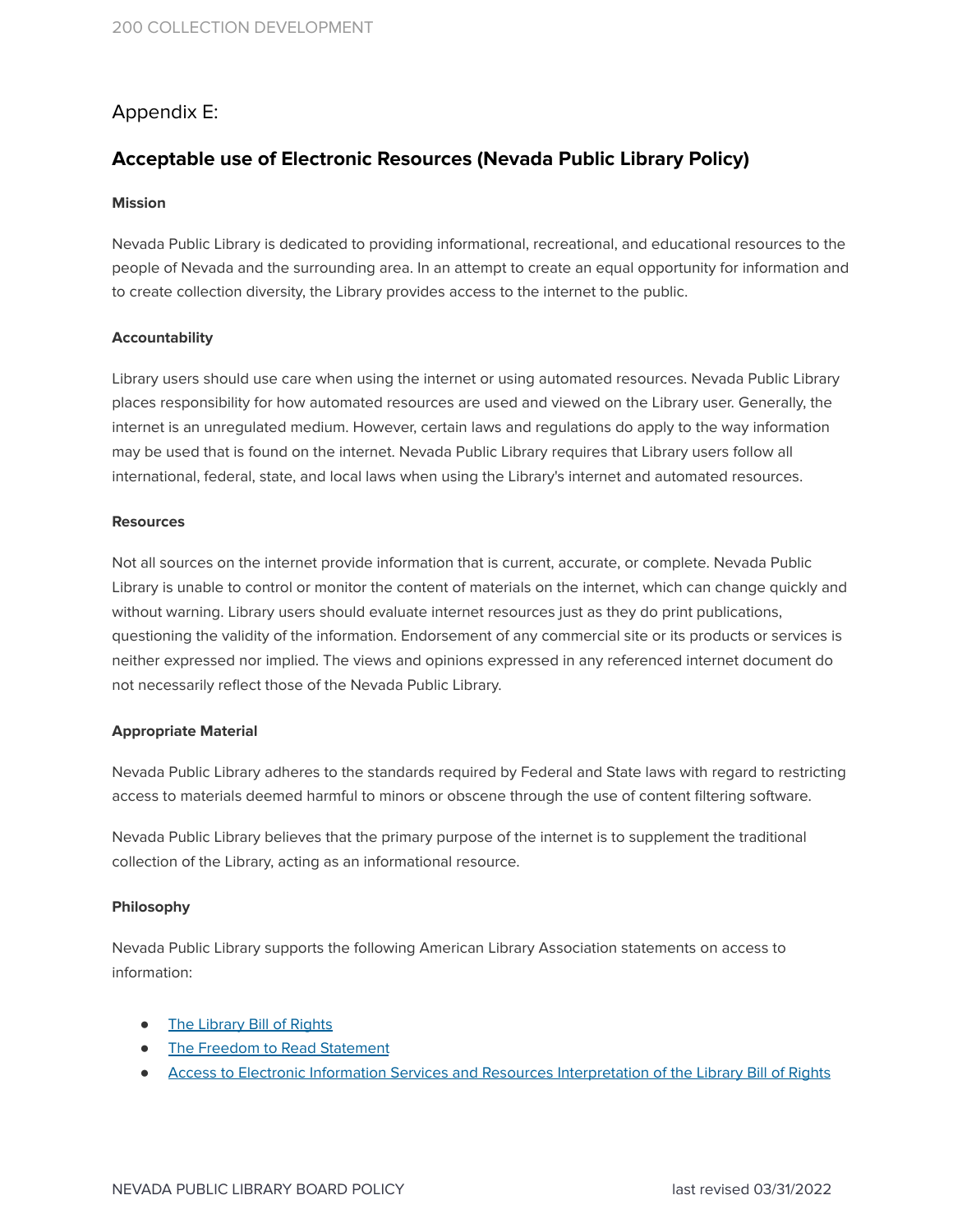## **Acceptable Use of Electronic Resources: Public**

Nevada Public Library requests the following from those who wish to use the internet:

- Ownership and presentation of a valid Nevada Public Library card, or an authorized NPL Guest Pass, are required to sign up for internet use.
- Library users are required to sign in before each use of the internet.
- Time limits will be set at each location depending upon demands for limited resources.
- All users must agree to the Acceptable Use Policy every time access is granted, whether by signature or electronic agreement.
- If Library users share computers, all users must agree to the Library's policies.
- No more than two persons may use a workstation at once unless by special arrangement.
- The Library strongly encourages that children using the internet should be supervised by a parent, guardian, or legal caregiver.
- Adults using the computer-based resources are responsible for the behavior of any accompanying children.

The following is considered inappropriate internet use and will not be tolerated by Nevada Public Library:

- Violation of any applicable international, federal, state, or local laws, ordinances, rules, or regulations.
- Harassment of other persons or parties.
- Viewing and/or printing inappropriate images or text that may be reasonably construed as obscene in an open and public setting is not appropriate.
- Deliberately bypassing the content filtering software without appropriate Library staff authorization.
- Destruction of, or damage to, equipment, software, or data belonging to the Library or other users.
- Gaining or attempting to gain unauthorized access to any computing, information, or communications devices or resources.
- Unauthorized copying of copyrighted or other protected materials and the use of any peer-to-peer (P2P) services/applications to obtain the aforementioned material illegally.
- Violation of any computer system security.
- Use of computer facilities in ways that purposefully and unnecessarily impede the computing activities of others.
- Engaging in any activity that is deliberately and maliciously offensive, libelous, or slanderous.
- Installing or attempting to install any software on Nevada Public Library computers.

Violation of these guidelines may result in appropriate action including revocation of Library privileges.